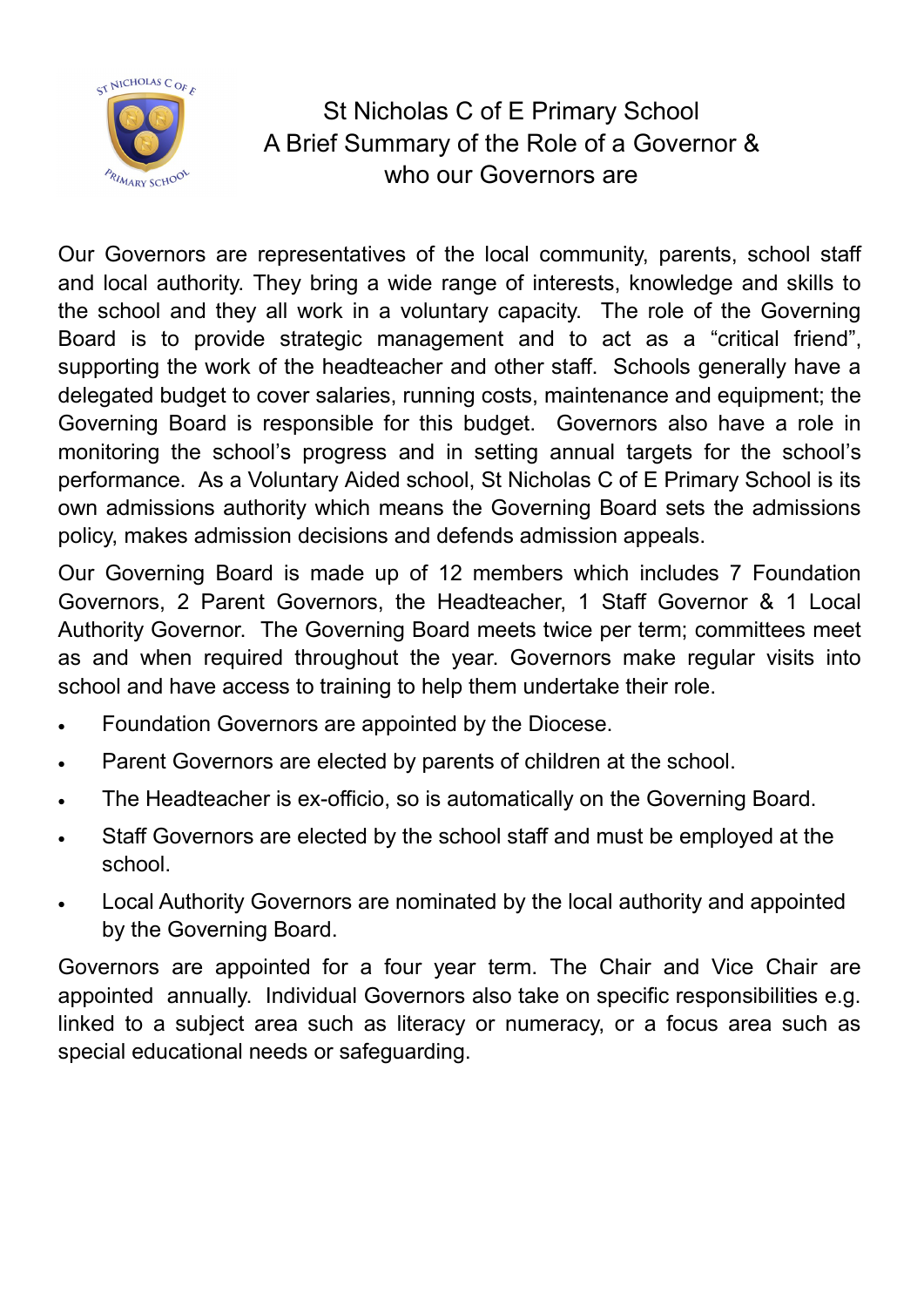



**Mr Stephen Dunstan - Chair of Governors Local Authority Governor Term of office: 22/11/2016 - 21/11/2024 Pay Committee (Chair) Safeguarding Governor**



**Mr David Barnes - Vice Chair of Governors Foundation Governor Term of office: 15/09/2015 - 14/09/2023 Performance Management Committee (Chair)**



**Father Martin Daniels Foundation Ex-Officio Term of office: 01/11/17 - continuous Pay Committee**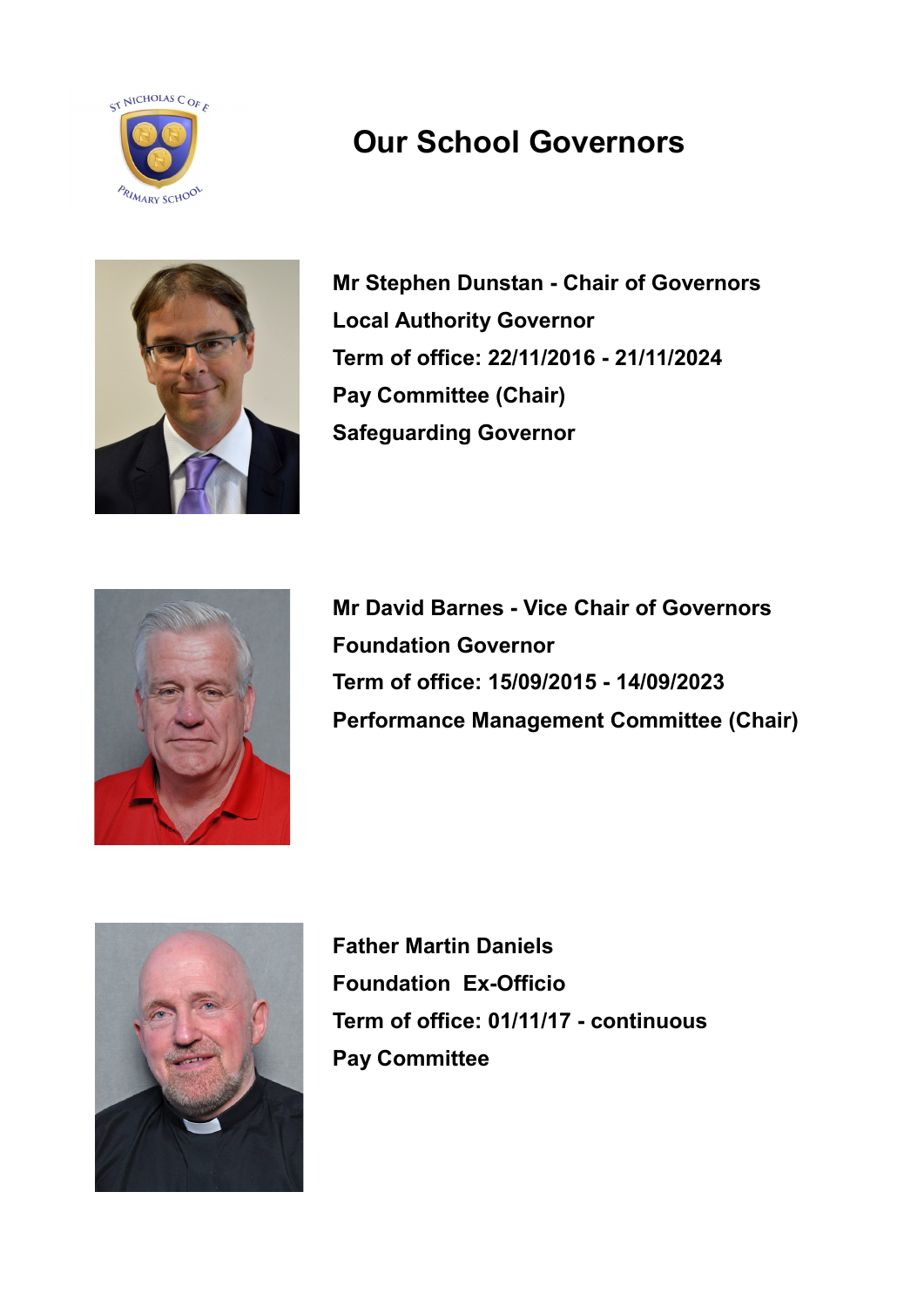



**Mrs Claire van Deurs Goss Foundation Governor Term of office: 24/08/2021 - 23/08/2025 Performance Management Committee Pupil Admissions Committee**



**Mrs Susan Hauff Foundation Governor Term of office: 16/01/2020 - 15/01/2024 Pay Committee**



**Mrs Carolene Sargeant Foundation Governor Term of office: 30/04//2016 - 29/04/2024 Pupil Admissions Committee (Chair) SEND Governor**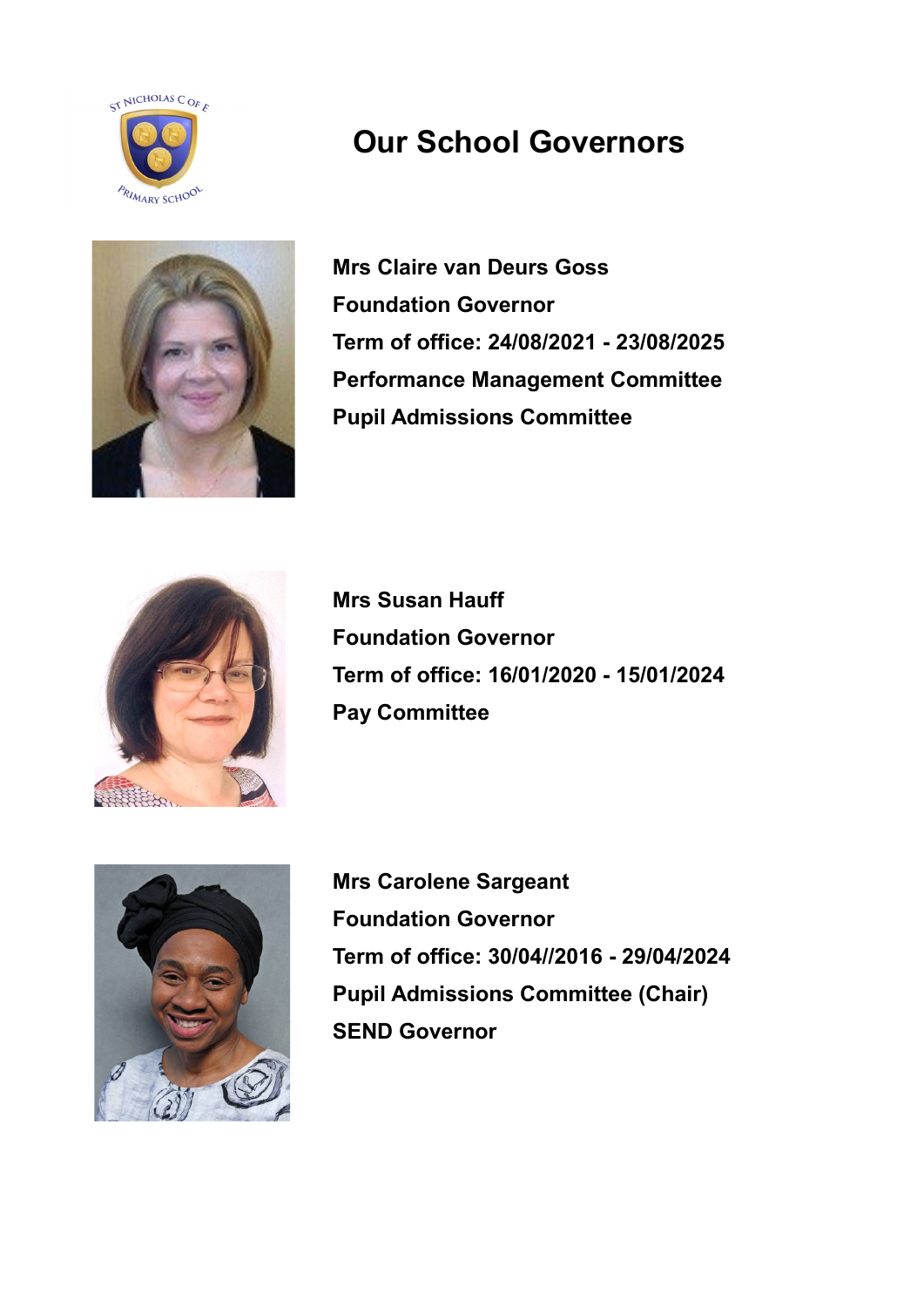



**Mrs Katy Tyler-Arrowsmith Foundation Governor Term of office: 20/10/2020 - 19/10/2024**



**Mrs Elizabeth Wearden Foundation Governor Term of office: 14/03/2018 - 13/03/2022 Performance Management Committee**



**Mrs Louise Paramel Parent Governor Term of office: 21/10/2020 - 20/10/2024**